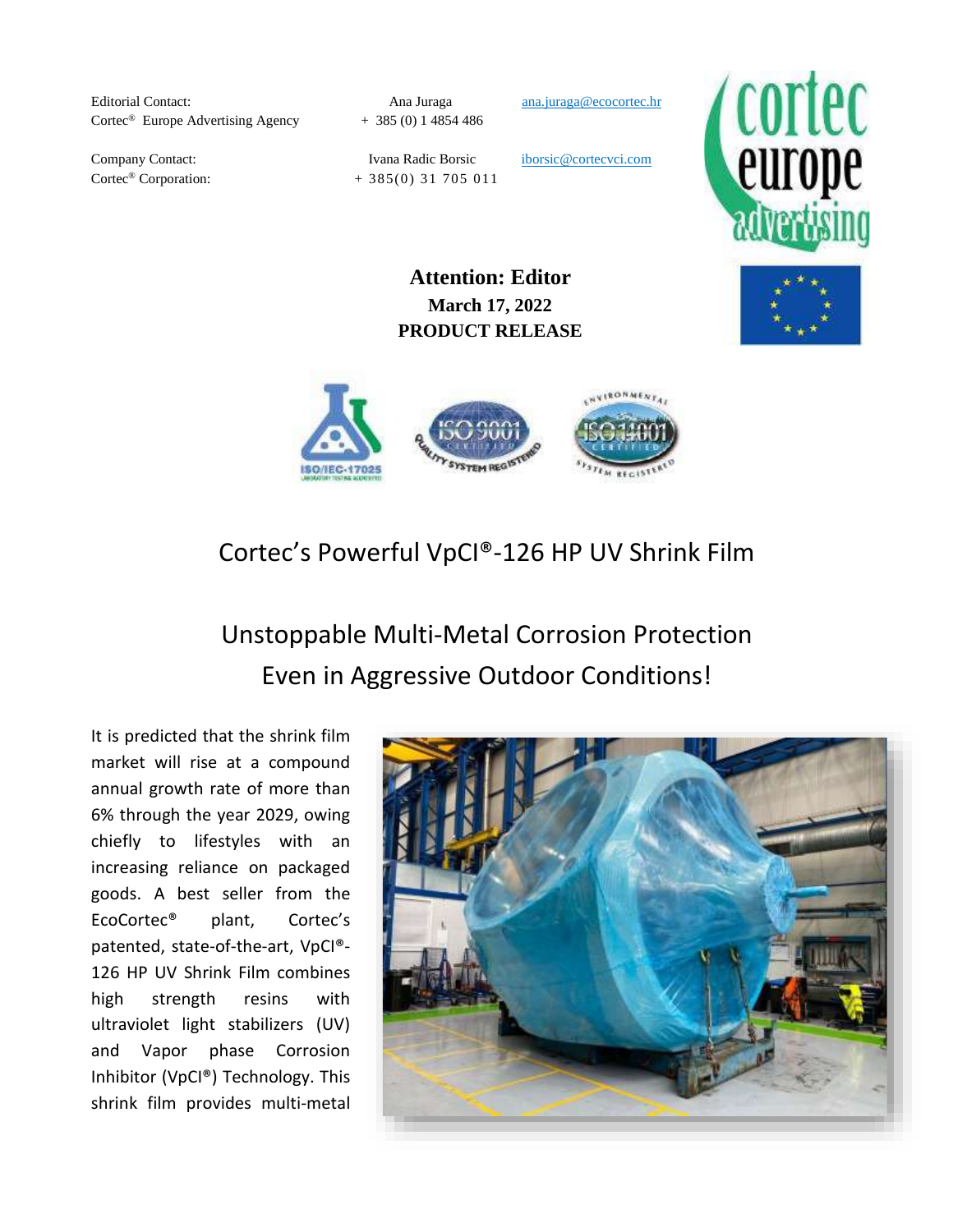

protection for parts and equipment for up to three years even in aggressive outdoor conditions. Unlike some preservation films that rely on white pigments to reflect UV light, VpCI®-126 HP UV contains unique inhibitors that protect the polymer from UV exposure and prevent degradation. VpCI®-126 HP UV is translucent and can be applied in numerous applications. It is ideally suited for transit staging and layup of critical equipment; including equipment with large void spaces,

multiple metals, and complex geometries. It is an excellent replacement for conventional rust preventatives such as oils and desiccants, leaving equipment ready to use with no additional cleaning and/or degreasing necessary. This will save our customers valuable time and money. VpCI®-126 HP UV Shrink Film, in conjunction with other Cortec® products, provides a turnkey preservation solution for longterm storage. Metal parts packaged in VpCI®-126 HP UV Shrink Film receive continuous protection against salt air and humid environments, moisture, aggressive industrial atmospheres, and dissimilar metal corrosion. The VpCIs vaporize and diffuse to every area of your part, condensing on all metal surfaces within the enclosed space; protecting its exterior, as well as void spaces and recessed areas.

#### **Features:**

- Multi-metal corrosion inhibition providing contact, barrier, and vapor phase protection.
- Will shrink using a wide variety of shrink tools, including electric and propane heat guns
- Recyclable and nonhazardous



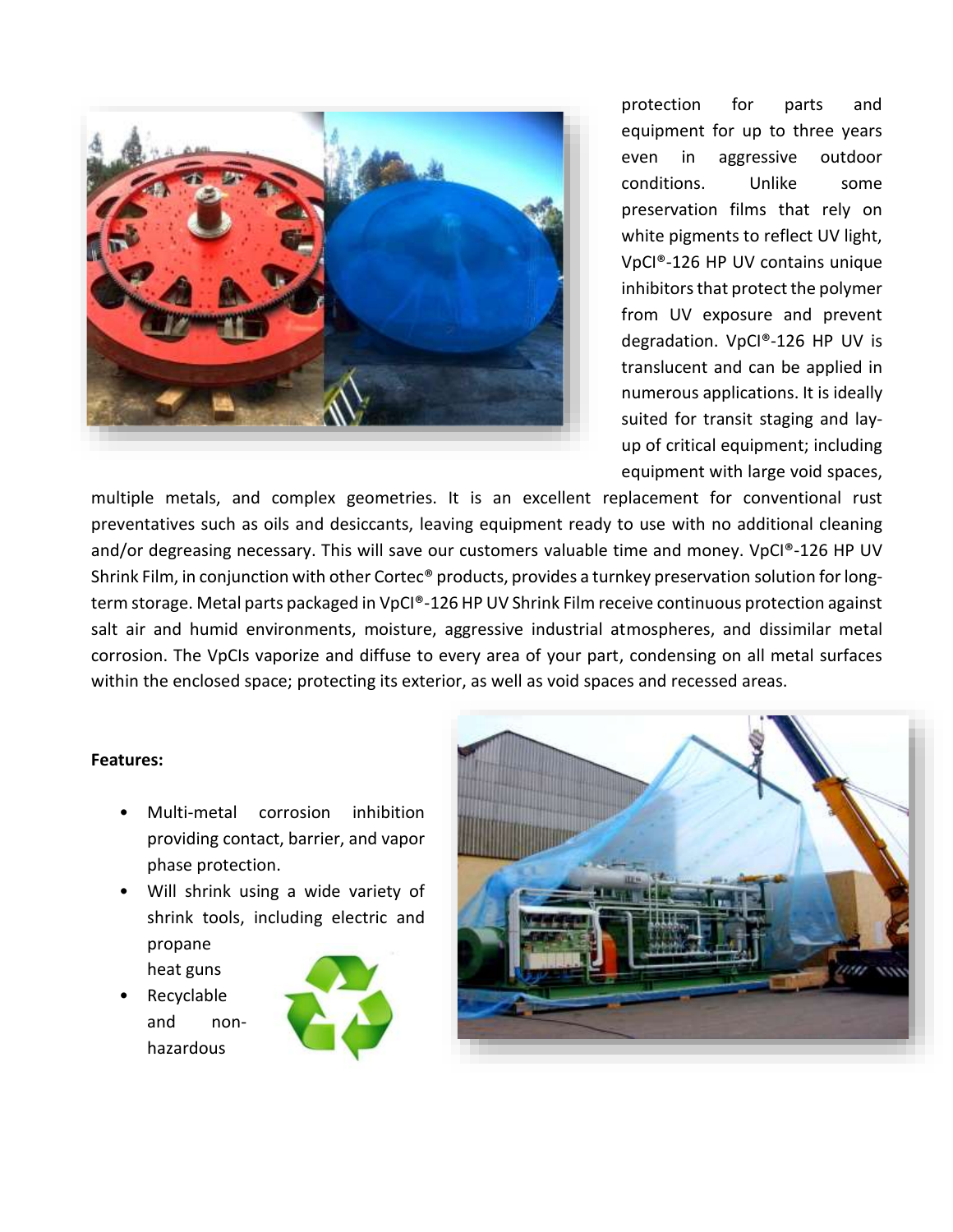### Protection of Wind Turbine Shafts, Rings, and Hubs

A major Spanish wind energy component manufacturer makes shafts, rings, and hubs for wind turbines and continuously ships them all over the world from various locations in Spain. They experienced problems with corrosion and needed a system that would protect the components from corrosion for two to five years in indoor and outdoor conditions. The components were first given a thorough cleaning with VpCI®-415 (dilution in water) as needed to remove any dirt or grime. After drying, the most sensitive metal surfaces were coated with VpCI®-368 D removable coating at 50-75 µm (2-3



mils) wet film thickness using a roller. Finally, each element was wrapped and heat shrunk in either VpCI®- 126 HP UV Shrink Film or MilCorr® VpCI® Shrink Film, depending on length of protection needed. The



components were shipped out along with VpCI®-414 as part of a complete kit to clean off VpCI®-368 D at the destinations when required. After testing Cortec<sup>®</sup> VpCI® materials, the customer ultimately decided to incorporate them into their new wind turbine projects to avoid corrosion problems from the past and commented on how easy the system was to apply.